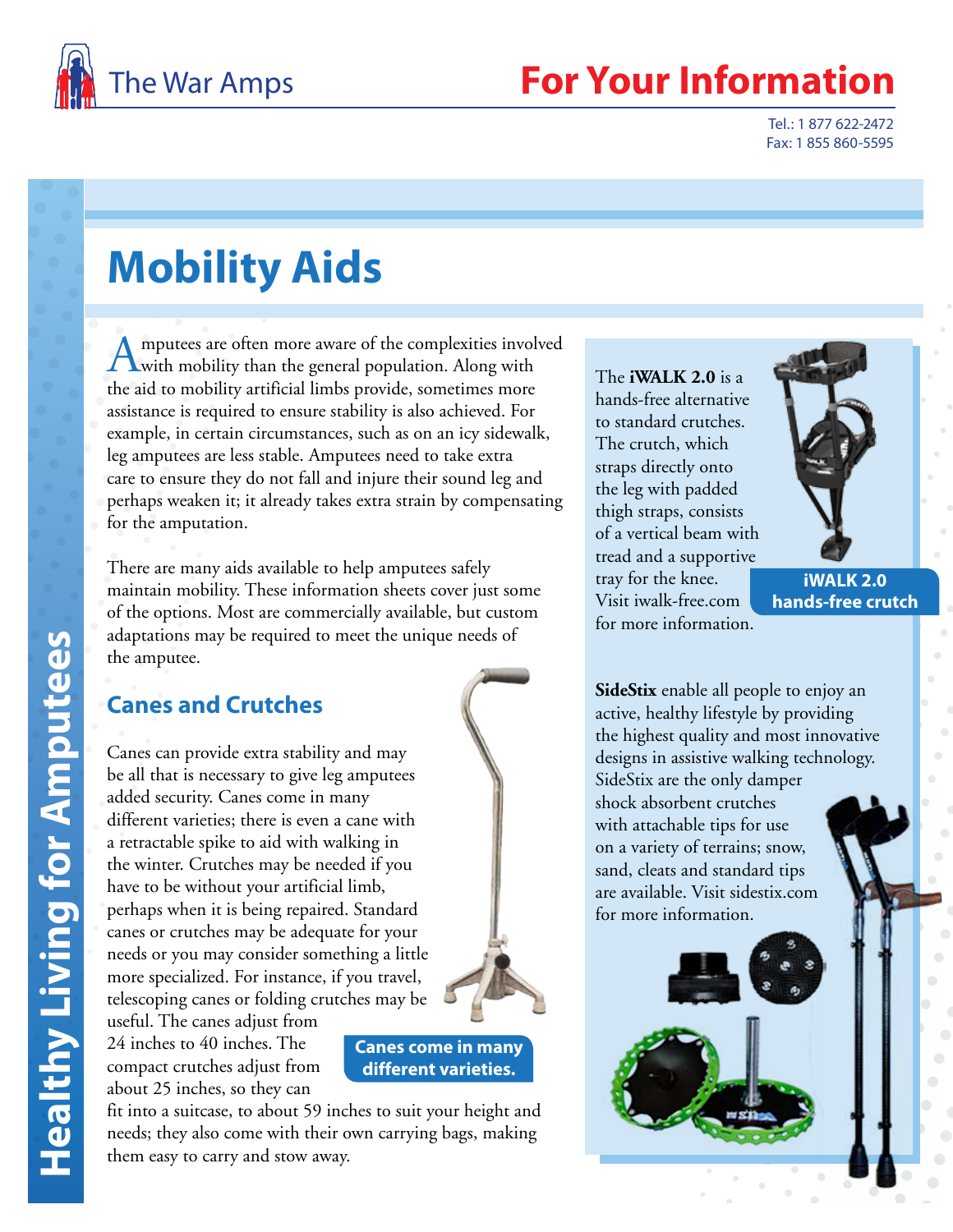

**Walkers can have brakes for added security.**



**A customized walker**

### **Walkers**

There are many types of walkers available to suit individual needs. If something is not commercially available, it could be custom made. For example, one arm amputee broke her hip and had to use a walker and crutches during her rehabilitation. Her physiotherapist made a custom attachment to fit her walker and crutches that allowed her to use her myoelectric arm and retain her mobility.

For added security and safety, you might consider a walker with easily accessible brakes, adjustable handles and shock absorbent tires for

indoor and outdoor use. As with canes, there are many types available. Variations include a walker that has an optional safety brake to allow you to adjust your walking speed; a walker that has a padded seat that flips down when you need to rest and folds away when not in use; and a walker that comes equipped with a curb-climbing mechanism for added mobility.

## **Cleats**

It can be very frightening to slip and fall on an icy sidewalk or step; fortunately, there are ways to prevent this from happening. A pair of slip-on cleats can be placed on shoes or boots to help prevent you from falling. Easy to use, the cleats are small spikes pressed into a sandal-like harness, usually made of rubber, with no buckles or ties to fasten.

A useful tip comes from an amputee's mother. She likes to run all year round, so she asked her mailman what he and his colleagues did to combat the problem of walking on ice. He suggested that she put sheet metal screws in

the soles of her running shoes. Place 3/8 inch screws (not too far through the sole) at various contact points – you simply unscrew them in the spring.

# **Wheelchairs**

#### **Ramps**

Permanent ramps may be installed at home to allow for easy wheelchair access or simply if steps are too difficult to manage when walking. There are also portable telescopic, non-slip wheelchair ramps available, which can be adjusted for length and locked into place for safety.



**Telescopic wheelchair ramps are a simple option.**

## **Wheelchair and Scooter Totes**

There are numerous ways to transport a wheelchair or scooter with your vehicle. Specially designed vans can be purchased and there are also options for cars. To eliminate the difficulties involved in manually folding and placing a wheelchair in the trunk of a car and then removing it again, a car can be equipped with a wheelchair lift. Along the same lines, a scooter can be lifted and hooked to the back of a vehicle for transportation.

# **Wheelchair Accessories**

There are many accessories and aids for wheelchair users. Some examples of useful attachments available are: an umbrella with a holder, which might come in handy to protect you from getting wet or

> **Protect yourself come rain or shine with a wheelchair umbrella.**